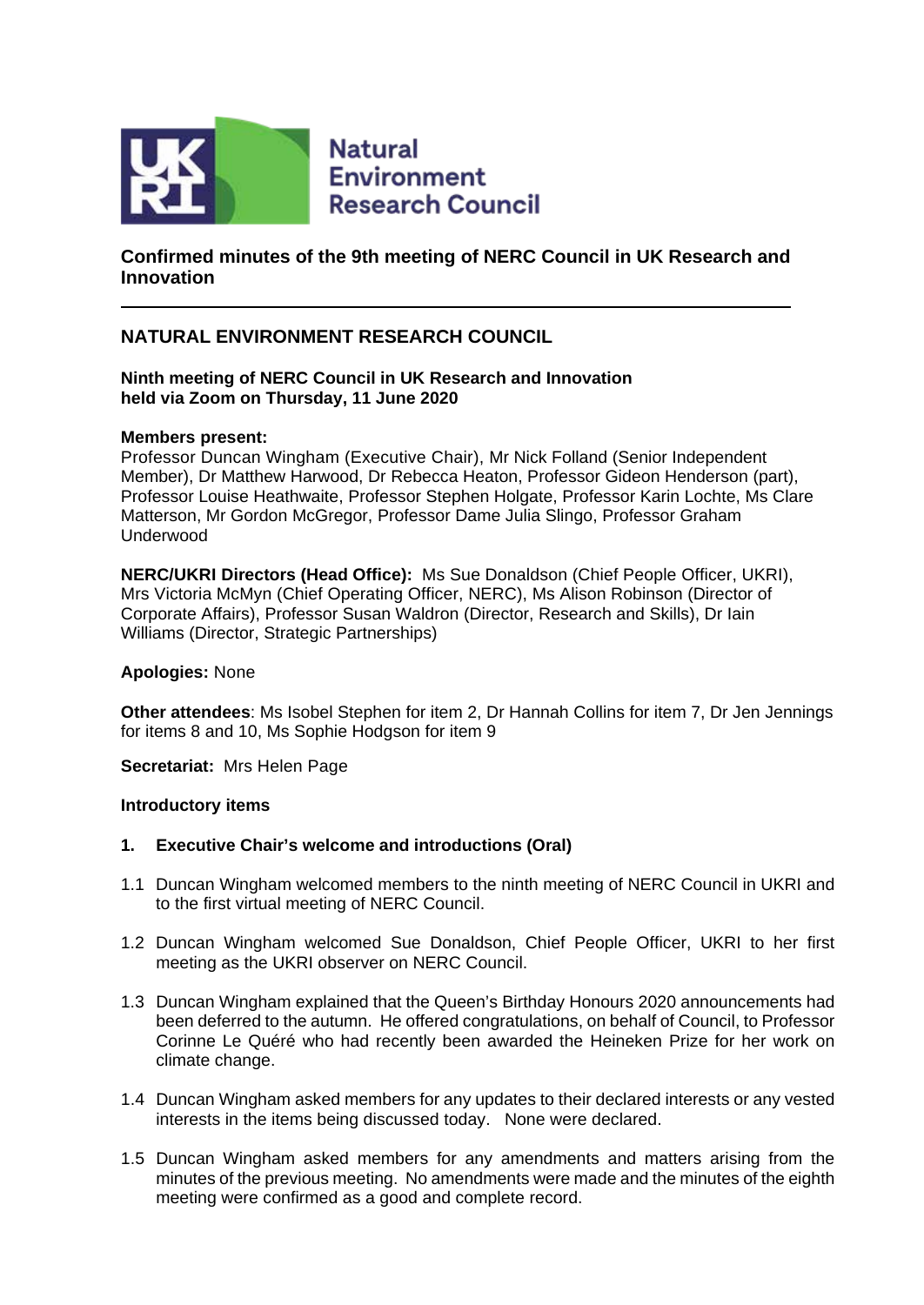1.6 Duncan Wingham advised that most of the actions listed on the Decisions and Actions paper were completed or on the forward agenda. He updated Council on action 2.5 and explained that his planned meeting with the Helmholtz Association had been postponed. Council agreed to close action 3.1ix, relating to the Terms of Reference for Council meetings, which would be discussed further once received from UKRI. It was also agreed to close action 12.3, although any suggestions for 'deep dive' discussions at the NERC Assurance Board would still be welcomed.

# **2. Update on UKRI response to COVID-19 (Oral)**

2.1 Isobel Stephen joined the meeting to provide an overview of the UKRI response to COVID-19 so far and to ask Council for their input on the UKRI response for future planning.

# 2.2 Immediate actions to support the national response

In terms of supporting the immediate national response, UKRI had supported medical research relevant to COVID-19 including on virus transmission, genomics, vaccines, testing and the manufacture of ventilators. Isobel Stephen explained that a call, based on key questions generated by the Scientific Advisory Group for Emergencies (SAGE) to help mitigate the impact of COVID-19, had received over 1400 proposals and had required significant cross-council input. She added that Innovate UK had launched a £20 million call for innovation projects.

#### 2.3 Stability of the research and innovation sector

UKRI had been providing support for both the research and innovation sectors in a range of ways: PhD students in their final year had been given an extra six months to complete their work; broader costed extensions were under consideration (through additional funding to universities); flexible start dates for research and a re-profiling of quality-related research funding (QR) of £100 million this academic year. Isobel Stephen added that an additional stabilisation package was planned with a task force now established involving Ministers from the Departments for Education, Business, Energy and Industrial Strategy (BEIS) and the devolved administrations.

# 2.4 Recovery planning

Key themes would include a contribution to the recovery in economic terms, the impact on research culture, the environment and Equality, Diversity and Inclusion (EDI) and the place agenda. Isobel outlined that UKRI had supported the move to home working and she emphasised that any return to the office would be slow and measured.

- 2.5 Council raised an issue regarding the timescale of the stabilisation package and Isobel Stephen responded that the task force were already meeting and looking to provide some initial re-assurance to the sector fairly quickly. Council emphasised the importance of ensuring that research income generation was not disadvantaged at the expense of teaching due to financial and operational constraints.
- 2.6 Council asked whether any consideration was being given to costed grant extensions in addition to the no cost grant extensions which had already been agreed and whether this would be a UKRI or individual council response. Duncan Wingham advised that an announcement on this would be made following agreement by the Minister and it would apply across UKRI.
- 2.7 A question was raised regarding the speed of the review process for the COVID-19 emergency grant scheme in terms of how the rapid response was achieved and whether any lessons might be learnt from the process in relation to speeding up the process for grant proposals in future whilst still achieving a thorough level of review. Iain Williams explained that the proposals were received centrally within UKRI before being distributed to individual research councils who each had their own processes for reviewing and decision making. Iain Williams added that an initial response deadline of 10 days was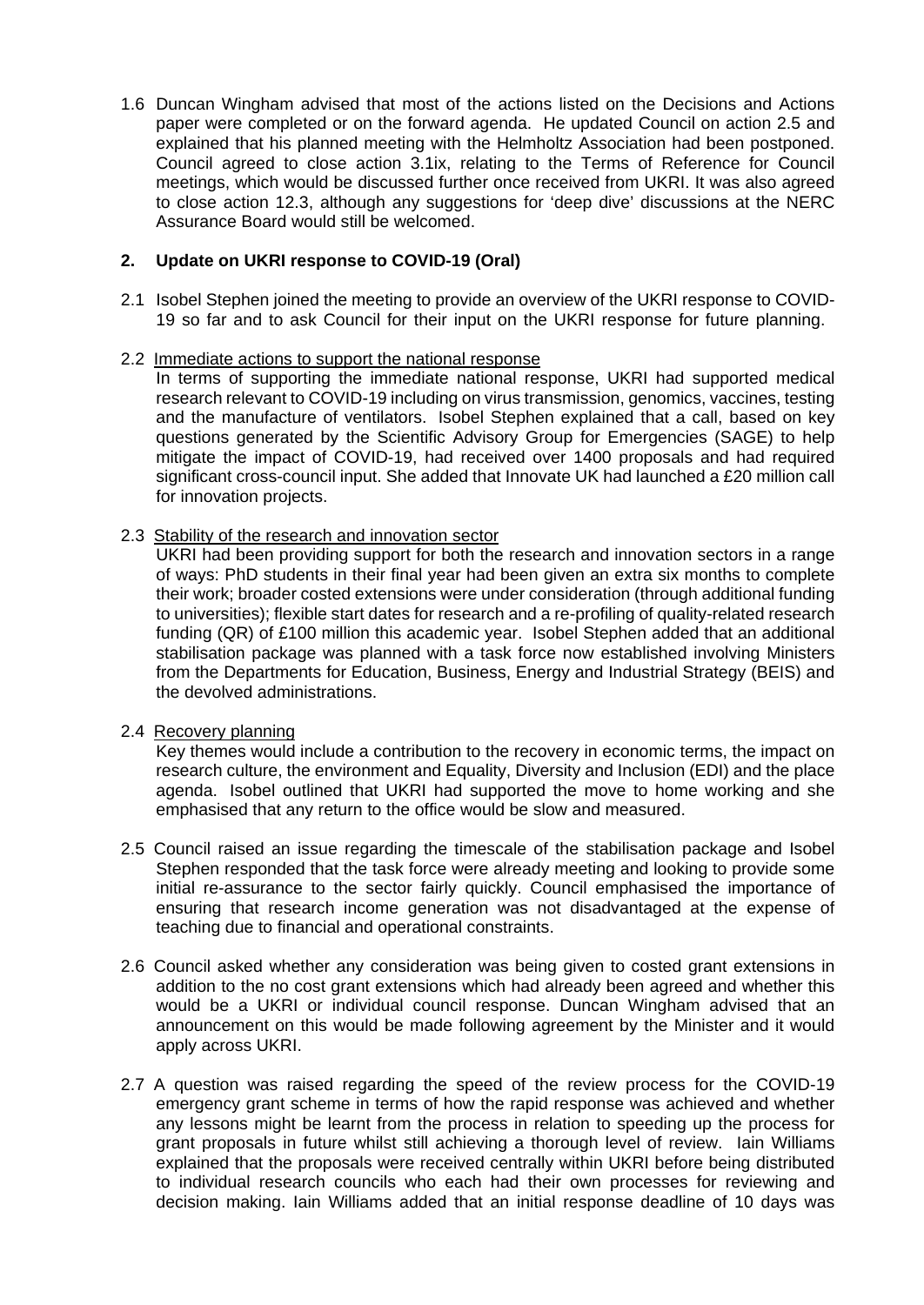agreed across Councils and proposals were reviewed internally within NERC before moving to an external review process. Susan Waldron added that a panel approach was now being used with initial triage taking place internally within NERC. Duncan Wingham concluded that he was keen to support any speeding up of the decision-making process but that it would be important to ensure the quality and fairness of peer review remained.

- 2.8 Council raised the issue of international collaboration being affected by COVID-19 and the importance of ensuring countries do not begin to take an insular view. Isobel Stephen agreed that this was an area which UKRI should consider further.
- 2.9 Council also raised the issue of other organisations which might be experiencing difficulties, such as the Natural History Museum which provides a service to the research community but which sits outside the normal research infrastructure. Duncan Wingham explained that there was an intention to look at the broader sustainability of the HEI and institute sector and it was agreed that Clare Matterson would provide further information directly to Duncan Wingham on this issue.

# **3. Executive Chair's update (Oral)**

- 3.1 Duncan Wingham gave an oral update on some of the key activities since the previous Council meeting.
	- i. **UK Government Science Strategy** Duncan Wingham advised Council that a high-level strategy was being produced for publication by the end of June. One of the key themes of the strategy would be the intention to reduce bureaucracy in research funding.
	- ii. Spending review Duncan Wingham informed Council that a date had not yet been set for the Spending Review and NERC may be required to respond quickly.
	- iii. UKRI Chief Executive Officer UKRI had announced Professor Dame Ottoline Leyser, University of Cambridge as its new CEO from 29 June.
	- iv. UKRI Environmental Sustainability Strategy

Duncan Wingham welcomed the publication of the UKRI Environmental Sustainability Strategy in May 2020. The next stage would be to produce a plan for how UKRI would achieve net zero by 2040.

v. UKRI Funding Service

Duncan Wingham informed Council that a pilot of the new UKRI funding service would start in the summer. Duncan Wingham advised that Vice Chancellors and research organisations had been informed that the existing grant system, including Je-S, would be replaced with this new service over the next couple of years and that the aim would be to simplify the process for both applicants and reviewers.

- vi. Announcement of Opportunity Duncan Wingham advised that an Announcement of Opportunity (AO), Climate and Environmental Risk Analytics for Resilient Finance (CERAF), had now closed.
- vii. Open Access Consultation Duncan Wingham informed Council that the consultation had now closed and the next stage would be to agree on the future policy.
- viii. UKRI Future Leaders Fellowships Of the recently awarded Future Leaders Fellowships, eleven were in the NERC domain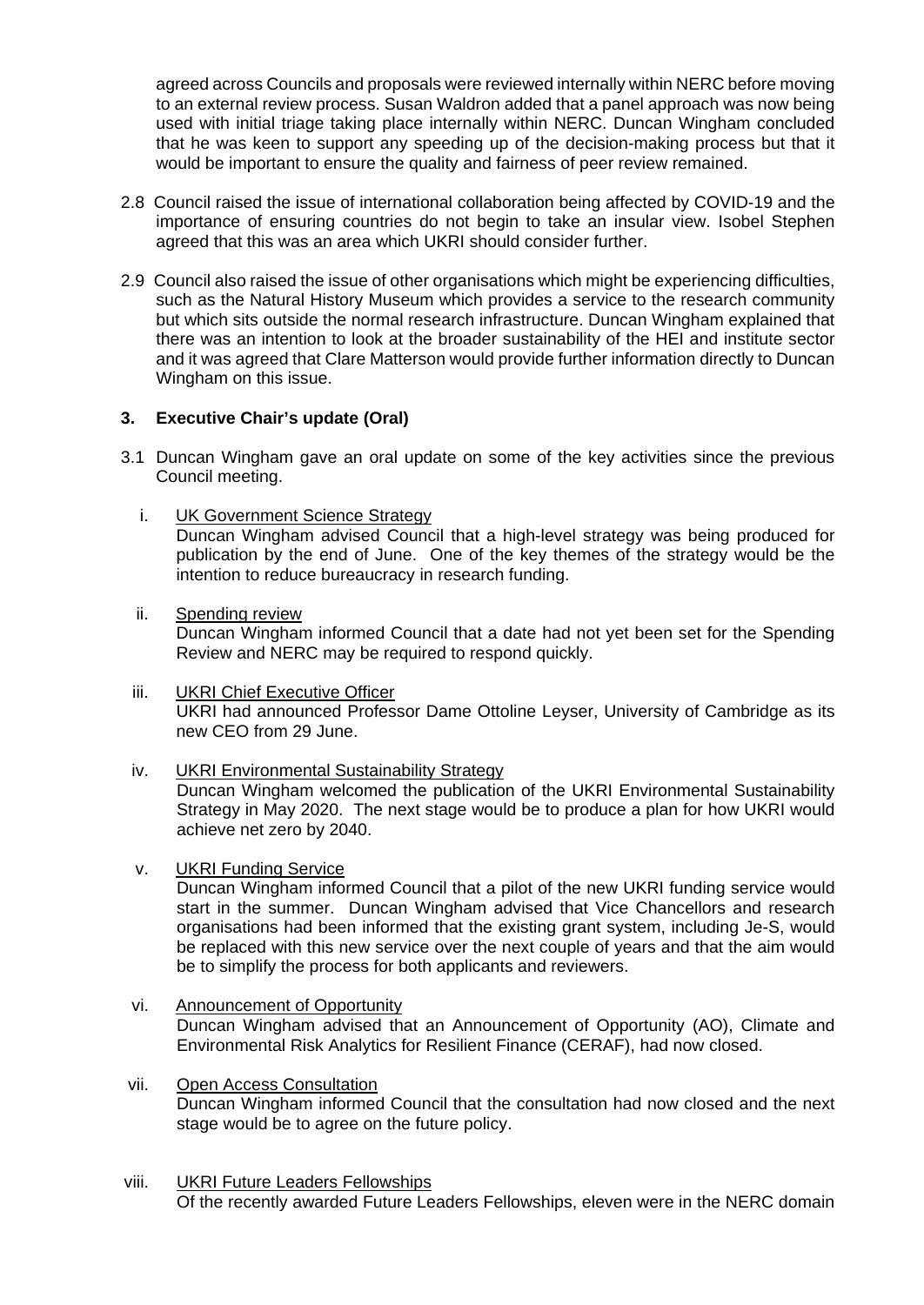and five of these were joint with other research councils. Duncan Wingham assured Council that there was no delineation in the environmental science focus of these fellowships.

- ix. Duncan Wingham informed Council that all staff had now returned safely from Antarctica.
- x. Council raised the issue of university support for fellowships diminishing due to COVID-19 and Duncan Wingham informed Council that plans were in place to temporarily cease the requirement for matched contributions to address this.

#### **Items for discussion**

#### **4. NERC organisational response to COVID-19 (NERC 20/14)**

- 4.1 Victoria McMyn introduced this item to update Council on the measures taken by NERC in response to COVID-19 and highlighted that the transition to home working within both NERC HO and the research centres had been successful. She reported NERC's research ships had returned to the UK, the aircraft was grounded in the UK and staff had now been safely brought back from Antarctica.
- 4.2 Victoria McMyn advised that a recovery framework was now in place for NERC and some research centre sites were re-opening to small numbers of staff with laboratory and field work re-starting. She advised that extensive assurance work had taken place prior to the re-opening particularly at the sites on NERC estate (British Antarctic Survey (BAS), British Geological Survey (BGS), National Oceanography Centre (NOC) and UK Centre for Ecology and Hydrology (UKCEH)). Victoria McMyn added that BAS had started planning for the next Antarctic season, NERC was working with NOC to develop a new programme for the NOC-operated ships and further assurance would be required before the FAAM aircraft started to operate.
- 4.3 Council were supportive of the NERC response and asked what support had been provided for NERC staff in terms of wellbeing. Victoria McMyn explained that a lot of support had been provided at both UKRI and NERC level including: line manager toolkits; UKRI weekly webinars; NERC weekly leadership updates for HO and research centres; NERC 'Keeping Connected' bulletins and the hosting of support networks. Duncan Wingham added that a prioritisation exercise had also taken place across NERC to make decisions on activities which might be paused to help to reduce the volume of work and resource had been reallocated to aid with pressure points. Duncan Wingham stressed the importance of ensuring that unreasonable demands were not made of NERC staff and that expectations were clear. Sue Donaldson added that UKRI had been keen to receive feedback from staff rather than making assumptions about what support was needed and this had been done by issuing a questionnaire across UKRI.
- 4.4 Council were pleased with the range of support being offered to NERC staff and asked whether there were some new ways of working evolving which might improve efficiency in the future.
- 4.5 Victoria McMyn responded that future ways of working were under consideration including increased flexibility for home working and the increased use of technology for virtual meetings which would lead to environmental benefits. She commented that it would be important to continue the improved support for wellbeing beyond the current situation. Victoria McMyn added that business continuity planning had improved across the organisation and staff were recognising and appreciating UKRI was a good employer. Susan Waldron added that panel meetings had been held virtually and may be used as a future model pending feedback from the community.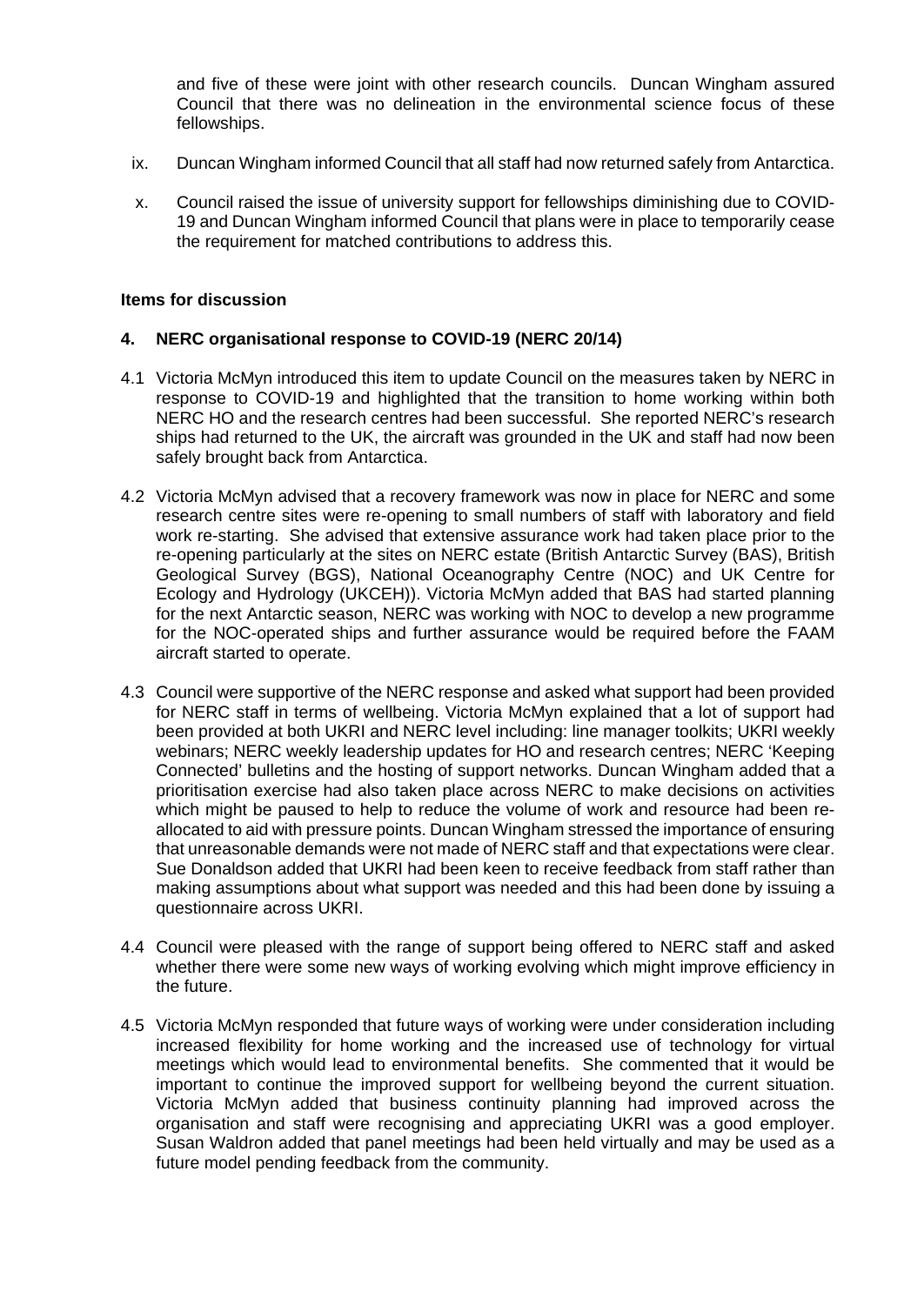- 4.6 Council agreed that a mixed approach between physical and virtual meetings would be the ideal outcome for the future noting that virtual meetings lacked the ability for informal interaction.
- 4.7 Matthew Harwood offered to liaise with Victoria McMyn to share perspectives on safeguarding against COVID-19 in marine operations which might be useful in the context of the NOC ships and it was agreed to follow this up outside of the meeting.

# **5. NERC financial forecasts and implications of COVID-19 (NERC 20/15)**

- 5.1 Victoria McMyn introduced this item and started by updating on the 2019/20 financial position. She asked for her thanks to be recorded to the NERC finance team for their excellent work both on year end and on operational issues in challenging circumstances. Victoria McMyn informed Council that NERC ended the financial year slightly over budget in the context of an overall underspend within UKRI.
- 5.2 Victoria McMyn explained that, due to the financial uncertainty caused by COVID-19, the budget allocation from BEIS to UKRI was still awaited and individual council budgets would follow. She added that a high level of uncertainty and significant budgetary pressure would be experienced in the next financial year with additional funding for interventions and to support COVID-19 research efforts, despite the inevitable slippage in grant delivery.
- 5.3 Victoria McMyn and Duncan Wingham had been leading for UKRI on gathering data across the UKRI institutes to understand the financial impacts of COVID-19 and would be tracking these risks on a regular basis.
- 5.4 Victoria McMyn commented that the first Strategic Relationship Assurance meeting (SRAM) had taken place earlier this week with UKCEH. At the meeting, UKCEH had explained that they were exploring all virtual options for international work including training and providing instructions remotely on maintaining instruments. The full impact of COVID-19 might not be fully realised until the next financial year.
- 5.5 Council raised the issue of the impact of COVID-19 on NERC's international activity, for example, the Global Challenges Research Fund, part of the UK's Official Development Assistance (ODA) commitment and asked how NERC would be able to deliver on international activity, particularly in light of the current travel restrictions. Duncan Wingham agreed that this needed further consideration and suggested it be discussed further at the next Council meeting.

# **ACTION: Item to be added to the rolling programme on the impact of COVID-19 on NERC's international activity**

- 5.6 Iain Williams added that NERC had already planned to pause some of the National Capability ODA commissioning to enable adjustments to be made due to COVID-19.
- 5.7 Duncan Wingham explained that there would be a range of pressures on the UKRI budget in 2020/21 and that it would be important to seek additional funding for the institutes. He added that this would likely happen following an announcement on the support which the Government intended to provide for the university sector.
- 5.8 Council queried how the research centres were mitigating the financial risks of Covid-19 and Victoria McMyn outlined that centres were identifying ways in which savings might be made and seeking new areas for income generation whilst ensuring there was no reduction in NC capability.
- 5.9 Duncan Wingham advised that there had been a positive outcome in the pay remit for 2019 in that salaries across UKRI would now be harmonised and the differentials in pay minima addressed.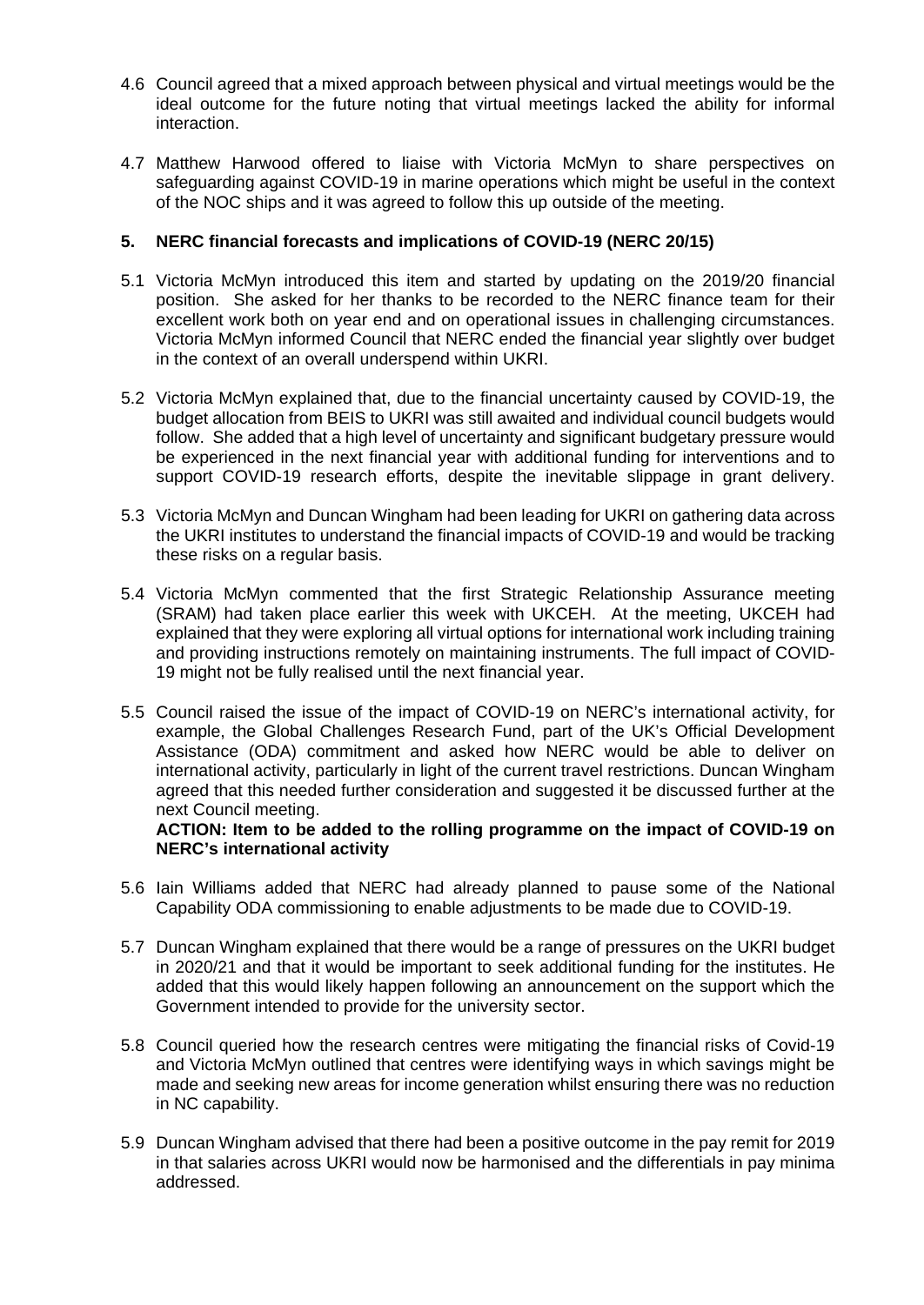# **6. Review of the top risks at June 2020 (NERC 20/16)**

- 6.1 Victoria McMyn introduced this item and explained that the impact of COVID-19 was reflected in the risk registers along with a separate COVID-19 risk register which was being reviewed on a regular basis by the bronze team with escalation to the silver team when required.
- 6.2 Victoria McMyn highlighted the risks relating to Antarctica which would likely have an impact on future programme delivery.
- 6.3 Duncan Wingham added that there would be an impact on the delivery of the *RRS Sir David Attenborough* as work had currently ceased. One of the significant issues once work resumed would be the attendance of staff from outside the UK to test the subsystems. Matthew Harwood added that his company were experiencing similar challenges and suggested remote testing and virtual sign off might be an option in these circumstances and Duncan Wingham agreed to feed this back.
- **7. Balancing NERC's Delivery Plan in response to the COVID-19 pandemic (NERC 20/17)** *(Slides, item 7, June 2020)*
- 7.1 Susan Waldron introduced this item and used slides to provide some detail on the initiatives which had already started such as the Digital Sprint Hackathons and the Ideas Series. Hannah Collins observed this item.
- 7.2 Susan Waldron asked Council to consider whether the NERC Delivery Plan ambitions were able to sustain research to address the impact of COVID-19 and for Council approval to repurpose the Highlight Topic call to launch a Pandemic Response Highlight Topic call, focusing on the post COVID-19 world.
- 7.3 Graham Underwood added that Science Committee had been very supportive of both the hackathons and the ideas series and had suggested that the remit of the contributors be widened which had been taken on board. Science Committee had also agreed that it would be important to ensure that there was no overlap with the urgency grants.
- 7.4 Council highlighted the importance of ensuring the indoor environment was considered as there was a lack of research in this area despite its effect upon both physical and mental health and it was suggested that this would need to be a cross-council activity. Council also suggested that it would be important to ensure that resilience strategies were in place to enable institutions to be better prepared for future challenges in human health and that plant and animal health should also be considered.
- 7.5 Council were keen to ensure that any environmental benefit from the enforced 'rest from humanity' were sustained in a positive way. Council highlighted the importance of ensuring that any plan for economic recovery included environmental solutions and suggested that regional councils might have a role to play in thinking about an environmental master plan for their local area. Council suggested that NERC might work with MRC to research the physical and mental health benefits of access to green spaces on wellbeing.
- 7.6 Susan Waldron confirmed that consideration was being given to both NERC domain specific activities as well as those which might take place cross-council. Duncan Wingham explained, however, that any cross-council activity would be dependent upon the outcome of the spending review and the timing of this was uncertain whereas, if NERC wanted to move quickly, this repurposing of the Highlight Topic would provide that opportunity.
- 7.7 Susan Waldron noted that the descriptors Council were using to describe the research challenges that may exist arising from COVID-19 were consistent with the challenge areas in the Delivery Plan, for example Resilient and Healthy.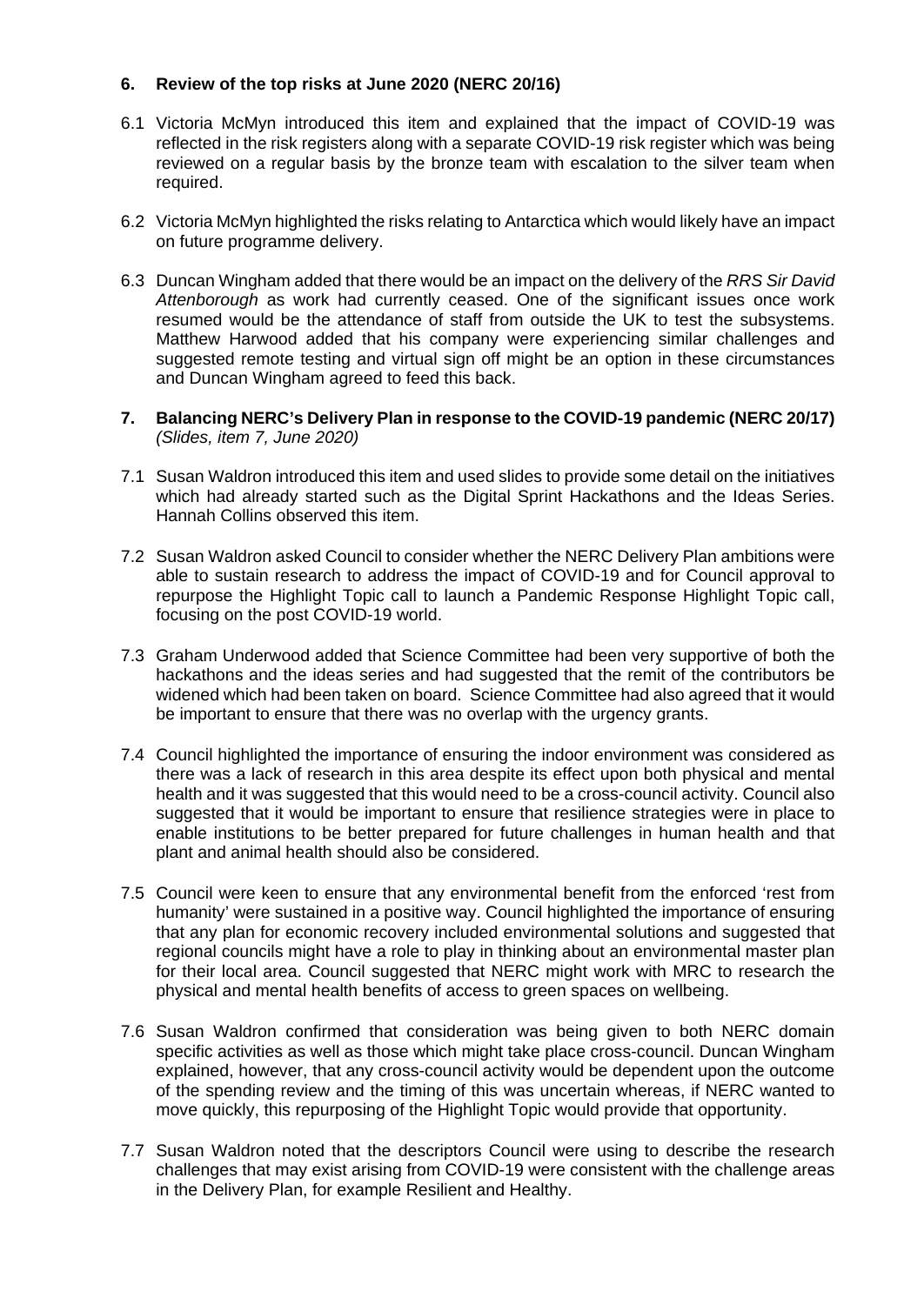- 7.8 Council commented that it would be important to consider the issues which would be of most relevance to NERC and to consider a step approach with an initial call now and a second call further along. Susan Waldron explained that funding available would be approximately £4 million per year over a four-year period and Duncan Wingham agreed to consider whether a two-phase process might be used.
- 7.9 Council suggested that a mixed approach might be adopted where only part of the Highlight Topic was repurposed and that the applications already received were considered alongside the existing applications. Graham Underwood explained that Science Committee would be looking at the Highlight Topics at their meeting in September so that, if Council agreed to re-open the call, they could put the COVID-19 forward look proposals into the collective mix.
- 7.10 Summarising the discussion, Duncan Wingham commented that there was support for exploring COVID-19 related research to answer questions raised by the pandemic. He added that there was also agreement to repurpose some of the Highlight Topic funding with a requirement to ensure subject balance and to consider a funding profile that was different to the normal highlight topic investment, for example more smaller projects. Duncan Wingham suggested that NERC proceed to offer COVID-19 as part of the highlight topic investment and that an overview of the proposed research calls would be shared with Council at the September meeting.

**Decision: Council agreed to repurpose some of the Highlight Topic funding Action: Executive and Science Committee to consider the issue in detail and to come back to Council in September** 

#### **8. Delivery Plan Progress Report (NERC 20/18)**

- 8.1 Alison Robinson introduced this item to set out the progress made to date on achieving the ambitions in NERC's Delivery Plan (DP). She reminded Council that the intention was to discuss how to address the Delivery Plan gaps at the September meeting, with the focus at this meeting being on progress in delivery of the Plan overall. Jen Jennings observed this item.
- 8.2 Alison Robinson advised Council that, whilst there had been no formal request from UKRI or BEIS to re-fresh the 2019/20 Delivery Plan, it seemed timely to begin to consider what revisions might be necessary in light of the COVID-19 pandemic as well as in light of progress made to date and the Executive would begin a refresh process in the next half of the year.
- 8.3 Alison Robinson drew Council's attention to the Delivery Plan summary tracker which provided information on the gaps identified in the Delivery Plan at March 2020. She explained that the formal evaluation of the strategy was new to NERC and that the process of looking objectively at performance would be improved and sharpened for future reports.
- 8.4 Council congratulated NERC on the clear and helpful information provided and commented that it would be useful to have additional information on areas which were perceived to be significant gaps in delivery to understand how management would put in place actions to address where progress was not as it should be.
- 8.5 Alison Robinson explained that some areas, such as Productive Environment, were currently marked as Red due to the timing of the evaluation but that plans were in place and she was confident that they would move to Amber/Green in a year's time. Digital Environment remained more challenging, noting this was an area requiring additional leadership to give it the emphasis and focus needed to meet the Delivery Plan ambitions. Iain Williams added that progress was being made and a paper would be discussed at the meeting in September as a starting point. Julia Slingo advised that the Royal Society were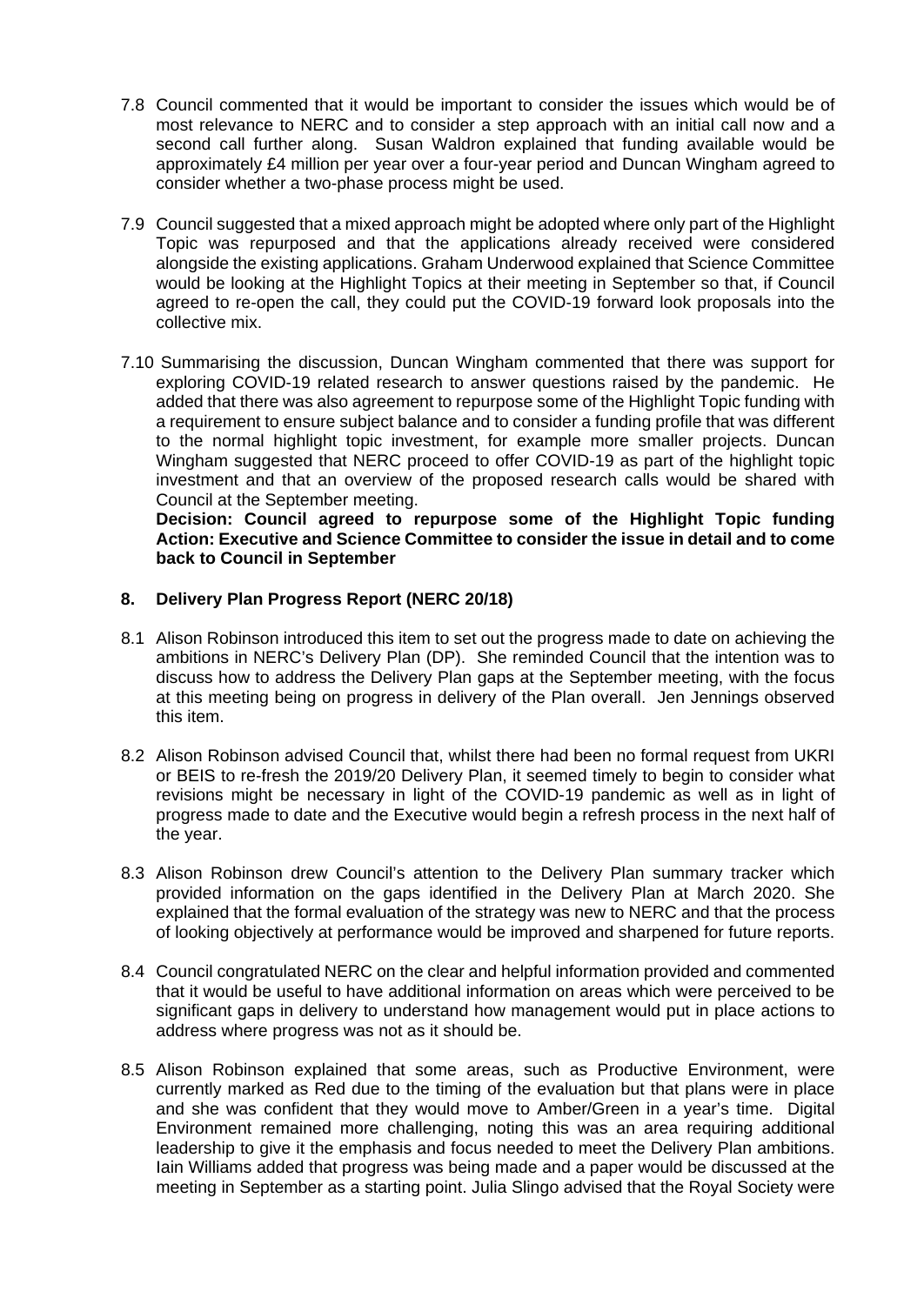holding a workshop on Digital Technologies for the Environment in October and suggested that NERC might wish to be involved.

- 8.6 Council were appreciative of the effort made to track progress against the strategy and asked whether the metric was based purely on input (for example the amount of money spent or emphasis put into a particular theme), or whether it captured quality or the impact of the output. Council also asked for clarification on where and how the short and long-term impact was recorded.
- 8.7 Alison Robinson responded that a range of processes were utilised in the evaluation including spend, feedback from stakeholders, areas of innovation and scientific importance. Whilst progress had been measured with a focus on outcomes, this was done qualitatively, and she agreed that adding in metrics where these would assist measuring progress and testing quality would be useful for next year.
- 8.8 Alison Robinson also outlined that impact resided in three places across the Delivery Plan: evaluation, best environment for research and innovation and developing an inclusive, professional workforce. Two of the actions to be taken forward under the final heading were to improve skills and capability and adopt a more systematic approach to external engagement. Duncan Wingham added that it might be useful for Council, at a future meeting, to consider how NERC measures impact and outcomes and uses this to inform improvement.

#### **Action: Measures of impact and outcomes to be added to the rolling programme for December 2020**

- **9. Delivery Plan ambitions: National Capability Multi-Centre Science planning (NERC 20/19)** *(Slide, item 9, June 2020)*
- 9.1 Iain Williams introduced this item and presented a slide to illustrate where Multi-Centre Science fitted within National Capability (NC) funding as a whole. Sophie Hodgson observed this item.
- 9.2 Iain Williams explained that the Multi-Centre Science programme currently had two distinctive criteria: 1) that projects were collaborations between at least two NERC centres and 2) each project was Principal Investigator led. Council were asked to agree to add a third criteria that projects contributed to meeting NERC Delivery Plan objectives and comment on the development of the second round of the NC Multi-Centre Science programme. Iain Williams added that NERC was looking for novel ideas rather than a continuation of funding from the first round. The intention would be to review outline proposals at the December 2020 Council meeting with full proposals for Council approval in Autumn/Winter 2021.
- 9.3 Council asked whether there was any connection between the Multi-Centre Science and the research evaluation of the centres which would be looking at how they deliver on this. Duncan Wingham confirmed that this was a separate exercise.
- 9.4 Council emphasised the importance of novel and ambitious ideas, whilst also sustaining and developing previous investment either within the Multi-Centre Science Programme or through other funding streams such as future highlight topics. Council also noted the importance of considering the international context and of working collaboratively in the broadest sense. Duncan Wingham added that one of the reasons he was keen to engage with the German Institutes was to explore the opportunity of aligning Multi-Centre Science funding and that he would re-engage with the Helmholtz Association to accelerate this. **Action: Duncan Wingham to contact the Helmholtz Association**
- 9.5 Duncan Wingham suggested that the Digital Environment agenda be considered in the context of the Multi-Centre Science programme and asked for Council to explore this further. Council welcomed the opportunity for environment instrumentation and associated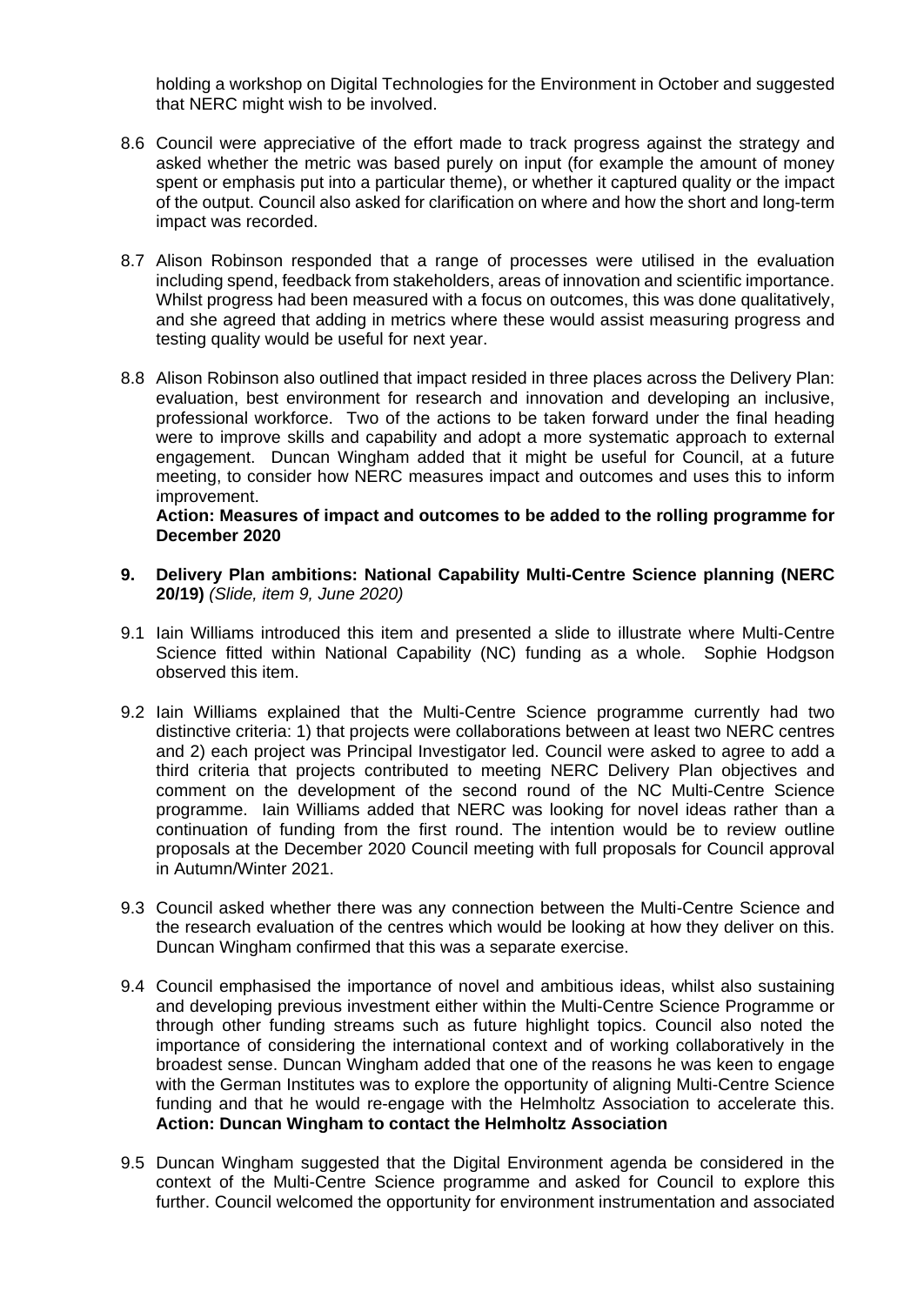data analysis to be enhanced through this programme. However, Council considered that it would be useful to engage with university groups in other areas of data science, including Artificial Intelligence, where most UK expertise exists.

9.6 In summary, Iain Williams noted that Council were very supportive of the programme especially the necessity for collaboration, broadening international involvement and emphasised the importance of novel and ambitious ideas whilst recognising that, in some areas, there was potential to leverage previous investments. Council also agreed the timeline set out within the paper.

**Decision: Council agreed that NC Multi-Centre Science might be utilised to meet NERC's Delivery Plan priorities and agreed to the timeline for their future involvement**

#### **10. Infrastructure bids for UKRI funding (NERC 20/20)**

- 10.1Iain Williams introduced this item and reminded Council that the UKRI Infrastructure Roadmap now known as 'Opportunities to Grow our Capability' was published in November 2019. It was explained that this item was to update Council on the NERC submission to round one of the UKRI Infrastructure Fund. Council was asked to prioritise up to three options for round two based on the priorities identified by Science Committee (annex B). Jen Jennings observed this item.
- 10.2Graham Underwood added that Science Committee had ranked the options as high, medium or low priority based on science need and timeliness. Using the UKRI infrastructure criteria, the top five options were identified with the suggestion that two of these might be merged.
- 10.3Council expressed their support for the round one bid on 'Flood and Drought Resilience' and asked that a dynamic and innovative approach was taken, and that effort was not concentrated in one place.
- 10.4 Council were supportive of the 'CO<sub>2</sub> storage testbed' proposal and noted that this area was important for the UK's future economic growth as well as globally differentiating the UK's Research and Innovation infrastructure. Council also added that opportunities to work internationally should be explored.
- 10.5Council suggested that 'Geothermal and Heat Storage Demonstrator' might be expanded to include energy storage more broadly.
- 10.6Council commented that a gap in the list related to coastal erosion and the coastal marine environment, which was missing from the 'National Infrastructure for Climate and Weather Observations' and suggested that coastal research infrastructure be considered further.
- 10.7Council questioned the 'Net Zero Oceanographic Capability' proposal. Duncan Wingham clarified that the key factor in this submission was the development of new technologies (including robotics) to deliver oceanographic science, rather than specifically related to lowcarbon shipping.
- 10.8Council suggested that the 'Research Infrastructure to Monitor Air Pollution' was too narrow. Council noted that the infrastructure proposals focused on monitoring might be improved if they took a systems approach that cut across the air, land and water domains.
- 10.9In response to a Council query on wider consideration of the ranked options, Duncan Wingham emphasised that converting these submissions to full business plans would require significant resource and therefore it would only be possible to take forward a small number. It would be important to ensure that any business case was written for a broad audience and outlined clearly the impact of the investment.